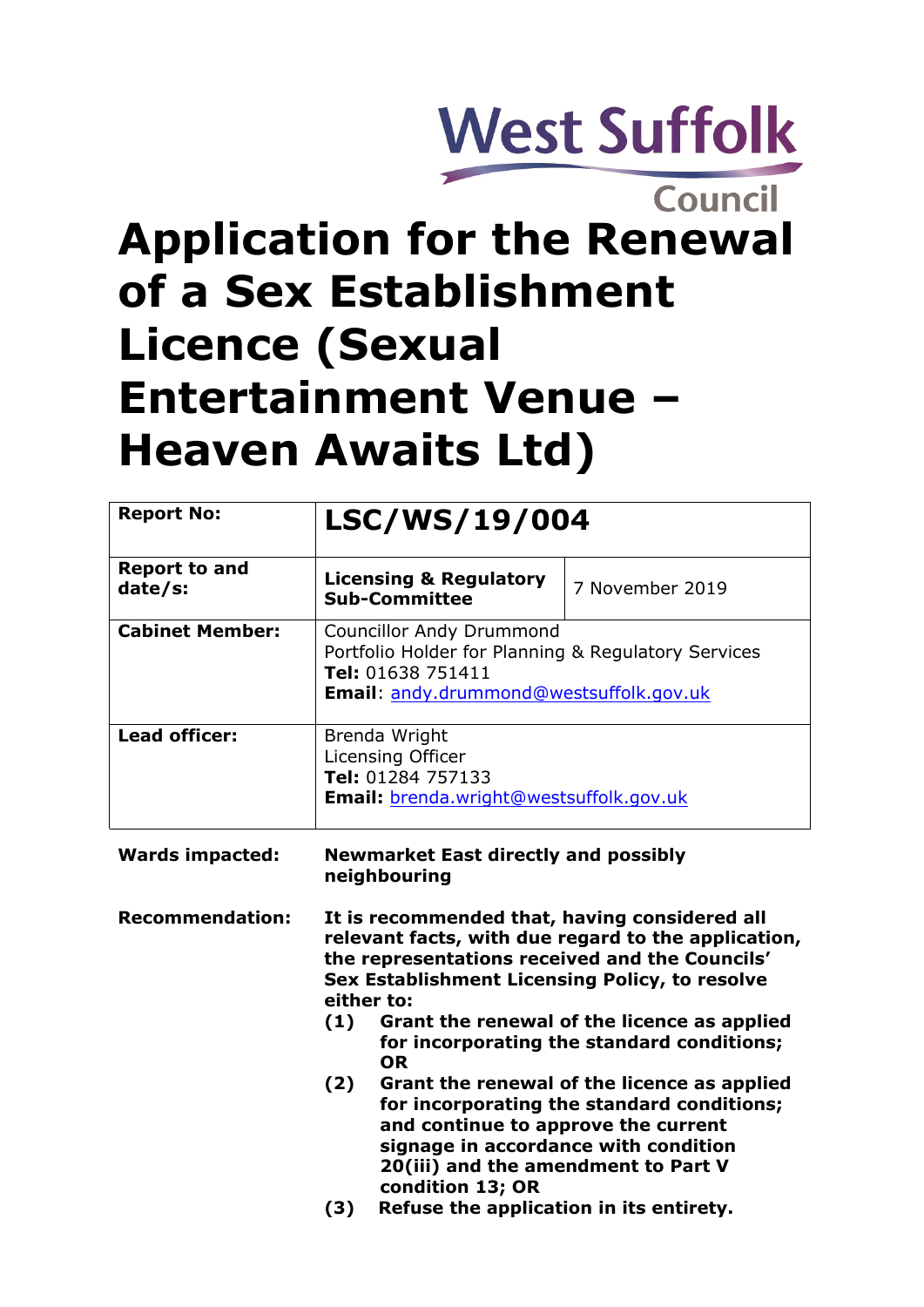#### **1. Background / Context**

- 1.1 An application was received, on the 03 September 2019, from Newmarket Entertainment Ltd in respect of Heaven, 109 High Street, Newmarket, Suffolk CB8 8JH. The application seeks to renew the Sex Establishment Licence (Sexual Entertainment Venue). The premises have been trading since April 2006, and have held a Sexual Entertainment Venue (SEV) since the 1 October 2012.
- 1.2 A copy of the application can be found at **Appendix A.** The operating schedule, plan and club rules are unchanged.
- 1.3 The licence allows the use as a sexual entertainment venue during the following hours:

| Monday to Wednesday:  | 10.00am to 02:00am |
|-----------------------|--------------------|
| Thursday to Saturday: | 10.00am to 03:20am |
| Sunday:               | 12.00pm to 03.00am |

These times are within those currently allowed under the Licensing Act 2003 premises licence.

- 1.4 The Council adopted the provisions of Schedule 3 of the Local Government (Miscellaneous Provisions) Act 1982 (LGMPA) in relation to the licensing of sex establishments, as amended by Section 27 Policing and Crime Act 2009. The Policing and Crime Act 2009 amended the 1982 Act, in so far as it related to the licensing of sex establishments, by adding the new category of 'sexual entertainment venue'.
- 1.5 The business currently holds a premises licence issued under the provisions of the Licensing Act 2003, which allows the sale of alcohol and regulated entertainment. The hours being applied for are within those of the existing premises licence.
- 1.6 Any SEV licence granted will be held for a period of one year and be renewable annually.
- 1.7 The Cumulative Impact policy, mentioned in the objection from Newmarket Town Council, only relates to Licensing Act applications not this renewal under the Local Government (Miscellaneous Provisions) Act 1982 as amended by Section 27 of the Policing and Crime Act 2009.
- 1.8 The Council's current Sex Establishment Licensing Policy was revised and readopted on the 14 February 2017 and a copy can be found in **Appendix B**. The policy sets out the general principles and criteria the Council would normally apply when making decisions on applications, providing the framework for applications, objections and the regulation of such premises.
- 1.9 The Council has a discretion to refuse to grant or renew licences for sex establishments on the grounds that the licence would be inappropriate having regard to the character of the locality or the use of premises in the vicinity.
- 1.10 The Council has not imposed a limit on the number of premises that may be licensed in any area, nor identified any exclusion zones for the purpose of applying for a sex establishment licence.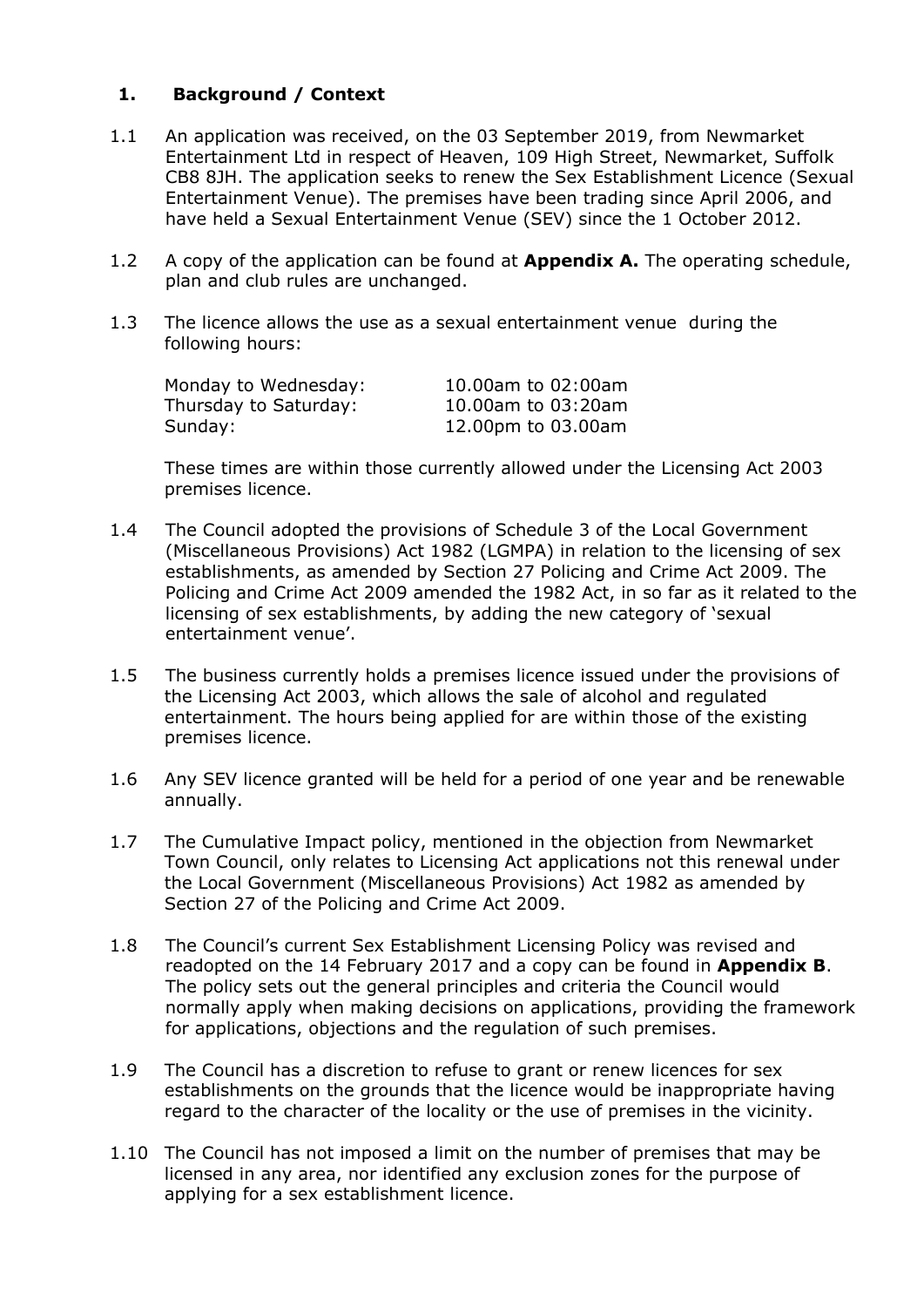1.11 Each application will be treated on its own merits.

### **2. Implications arising from the proposal**

#### 2.1 **Legal Compliance**

- 2.1.1 The Act provides the ability for conditions to be attached to a licence. Standard conditions have been agreed as part of the Councils Sex Establishment Licensing Policy**.** At the applicants' request, Members granted the following amendment to conditions:
- 2.1.2 The standard conditions for sex establishments also includes conditions relating to the external appearance:

*"20…No display, advertisement, word, letter, model, sign, light, placard, board, notice, device, representation, photograph, drawing, writing or any matter or thing (whether illuminated or not) shall be exhibited so as to be visible from outside the premises except:*

- *i) A sign or notice no larger than A2 (420 × 594mm) in size, bearing the name of the establishment; or*
- *ii) Other sign/notice required to be displayed so as to be visible from outside the premises by law, or by any condition of a licence granted by the Council.*
- *iii) Such display, advertisement, word, letter, model, sign, light, placard, board, notice, device, representation, drawing, writing, or any matter or thing as shall have been approved by the Council."*
- 2.1.3 The current sign at the premises was granted dispensation from complying with the standard condition above upon renewal in 2013. In renewing the applicant is effectively seeking continued dispensation for the current sign to remain. The signs dimensions are 2300mm x 1500mm.
- 2.1.4 Where members feel necessary they may also attach conditions to answer any concerns that have been raised.
- 2.1.5 Two representations have been received following the advertisement and consultation of this application. These representations can be found in **Appendices C and D**. Where the consent of the writer has not been given or is absent the names and address details have been redacted.
- 2.1.6 Legal advice indicates the only change of circumstance that this committee needs to consider is the occupation of the new flats in at the Doric Centre.
- 2.1.7 No other representations for or against the application have been received.
- 2.1.8 A licence is to be regarded as the property of the applicant. However their right to the use of that property must also be balanced against any other public interests in this matter.
- 2.1.9 When making their decision Members must give consideration to the rights that applicants have under the European Convention on Human Rights. Article 1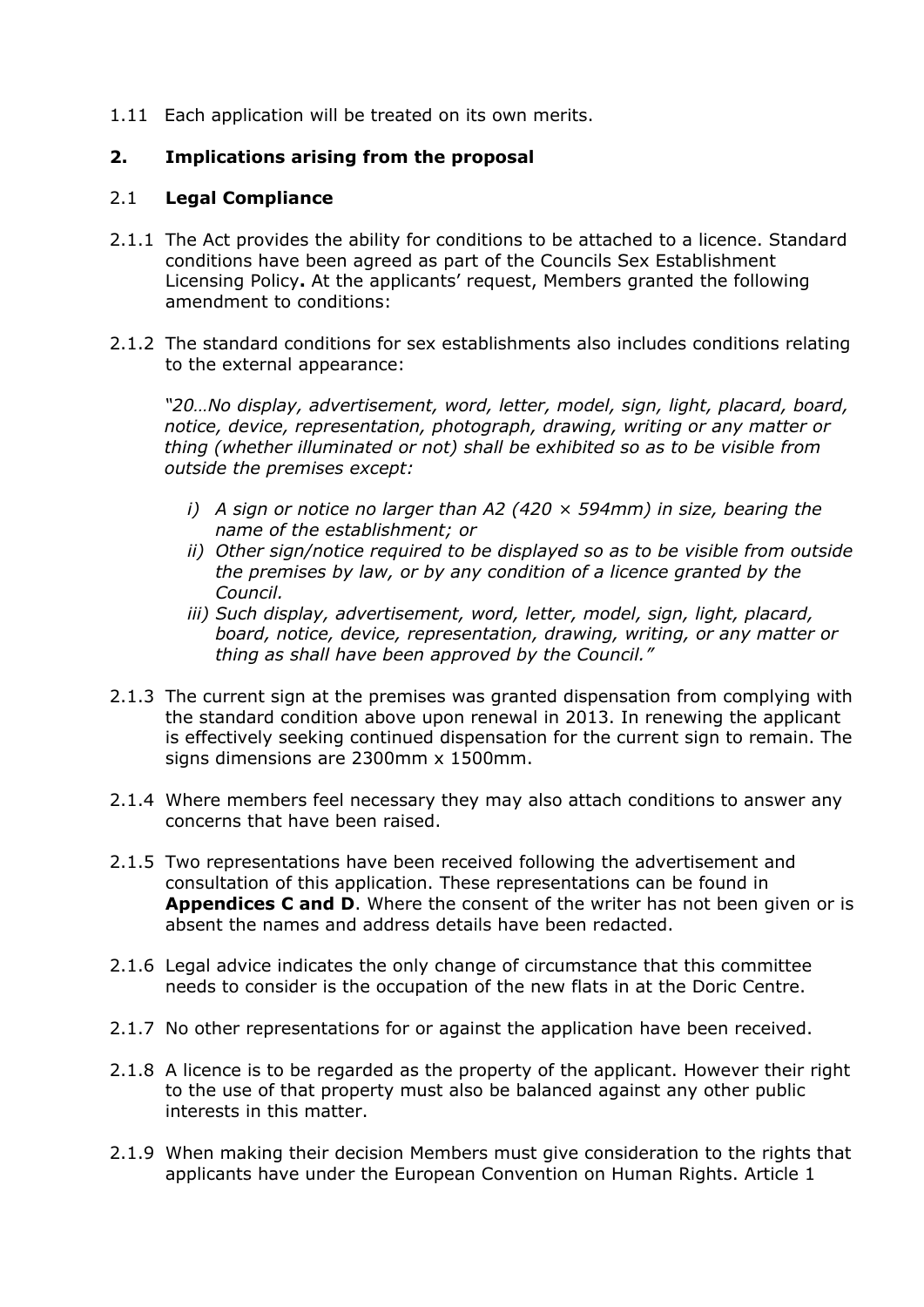(entitlement of every person to peaceful enjoyment of their possessions) and Article 10 (freedom of expression) are particular rights that may be relevant.

- 2.1.10Members should consider whether interference with these rights is necessary and proportionate for the prevention of crime or disorder, for the protection of health or morals or for the protection of the rights and freedoms of others or, in the case of Article 1, whether interference can be justified in the general interest.
- 2.1.11The applicant has correctly advertised the application by means of a public notice in a locally circulating newspaper and also through the posting of a notice in a convenient to read location at the premises.
- 2.1.12The application has been consulted upon in accordance with paragraph 15.2 of the Councils Sex Establishment Licensing Policy.
- 2.1.13There is no right of appeal against a refusal to grant a licence for the reasons identified in Paragraph viii or ix in section 10.2 below. Refusal on any other grounds can be appealed to the Magistrates Court within 21 days. A decision to refuse a licence must be relevant to one or more of the above grounds and the decision must be necessary and proportionate.
- 2.1.14Given the right of appeal against the decision to the Magistrates' Court, and potentially to the Crown Court, the costs of any such proceedings could be awarded against the Council if any appeals were upheld. It is felt that this is unlikely if the Council's decision was made in good faith and could be justified under our policy. There are no other cost implications.
- 2.1.15In considering this duty the Members should have due regard to the submissions made by the applicant and any objectors, the Local Government (Miscellaneous Provisions) Act 1982, and the Council's own Sex Establishment Licensing Policy.
- 2.1.16Paragraph 12 of Schedule 3 of the 1982 Act sets out the grounds for refusing an application for the grant, renewal or transfer of a licence. A licence must not be granted:
	- i) to a person under the age of 18;
	- ii) to a person who is for the time being disqualified due to the person having had a previous licence revoked in the area of the appropriate authority within the last 12 months;
	- iii) to a person, other than a body corporate, who is not resident in a European Economic Area (EEA) State, or was not so resident throughout the period of six months immediately preceding the date when the application was made;
	- iv) to a body corporate which is not incorporated in an EEA State;
	- v) to a person who has, within a period of 12 months immediately preceding the date when the application was made, been refused the grant or renewal of a licence for the licensed premises, vehicle, vessel or stall in respect of which the application is made, unless the refusal has been reversed on appeal;
	- vi) if the applicant is unsuitable to hold the licence by reason of having been convicted of an offence or for any other reason;
	- vii)if the licence were to be granted, renewed or transferred, the business to which it related would be managed by or carried on for the benefit of a